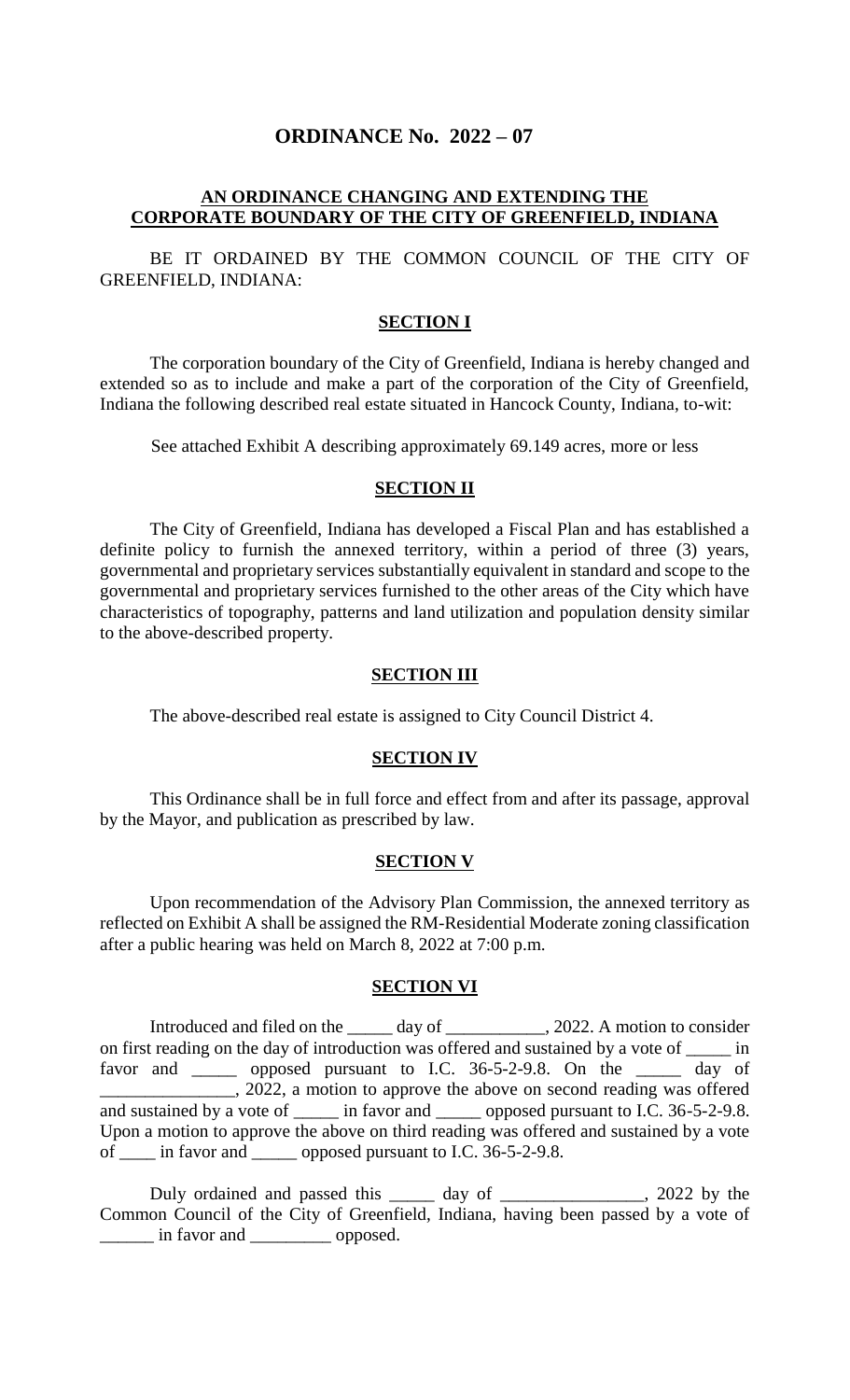# **COMMON COUNCIL OF THE CITY OF GREENFIELD, INDIANA**

| <b>Voting Opposed:</b>                                                            |  |
|-----------------------------------------------------------------------------------|--|
| John Jester                                                                       |  |
| Jeff Lowder                                                                       |  |
| <b>Gary McDaniel</b>                                                              |  |
| Mitch Pendlum                                                                     |  |
| George Plisinski                                                                  |  |
| Dan Riley                                                                         |  |
| <b>Kerry Grass</b>                                                                |  |
|                                                                                   |  |
|                                                                                   |  |
| Presented by me to the Mayor this ______ day of __________________________, 2022. |  |
| Lori Elmore, Clerk-Treasurer                                                      |  |
|                                                                                   |  |
|                                                                                   |  |

Chuck Fewell, Mayor City of Greenfield, Indiana

\_\_\_\_\_\_\_\_\_\_\_\_\_\_\_\_\_\_\_\_\_\_\_\_\_\_\_\_\_\_\_\_\_\_\_\_\_\_

Gregg\MUNICIPAL\Greenfield\Annexation\Fralich, Aaron\Annexation Ordinance - 02-14-22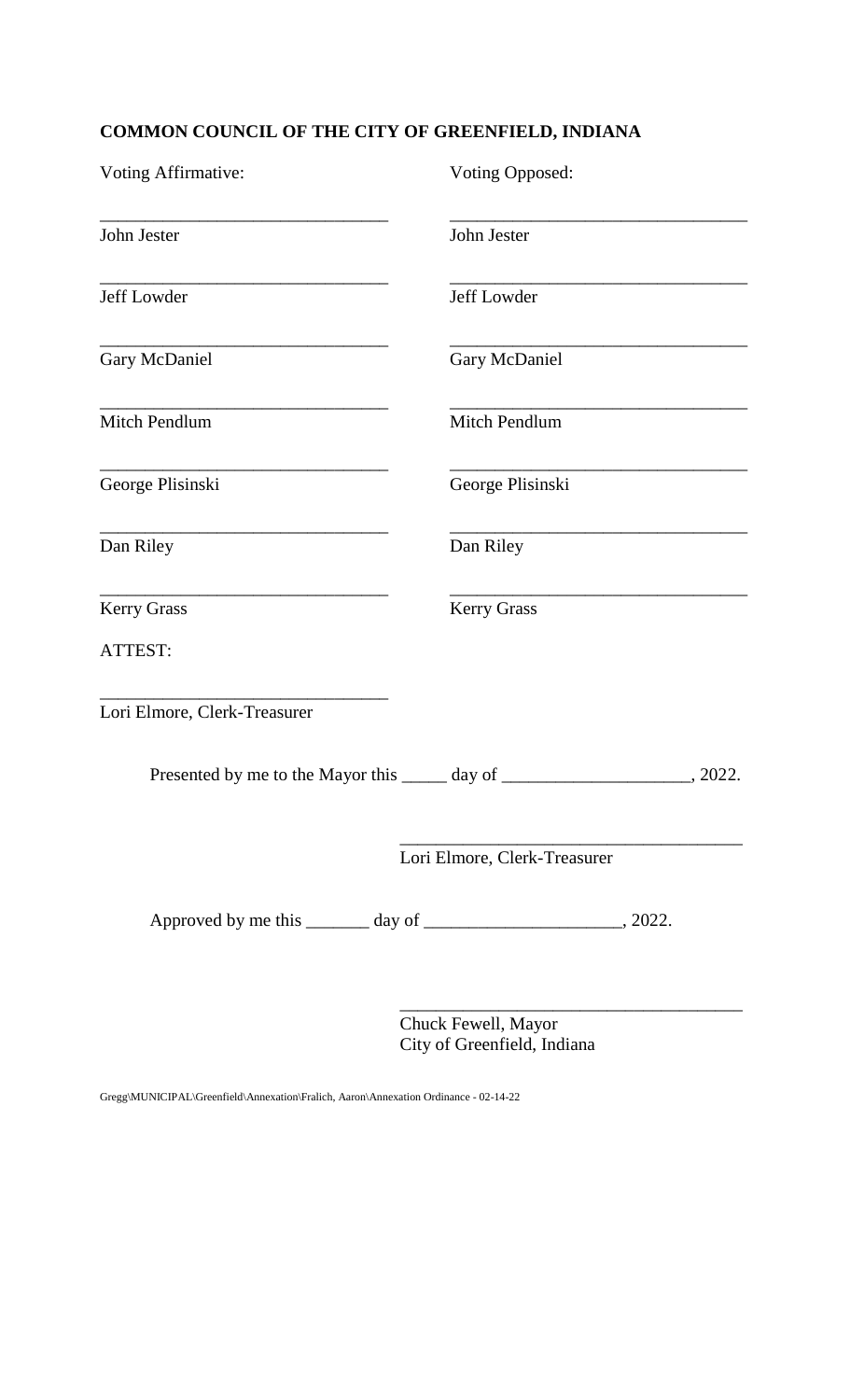## Parcel A

A part of the East Half of the East Half of the Northeast Quarter of Section 35, Township 16 North, Range 6 East in Center Township, Hancock County, Indiana, described as follows:

Beginning at a Brass Plug and Plate marking the Northeast corner of said Northeast Quarter Section; thence South 89 degrees 08 minutes 53 seconds West (North American Datum of 1983, Indiana East Zone) along the North line of said Quarter Section 434.42 feet to the center of an open ditch (the next eighteen calls are for calculation purposes and are intended to follow along the center of said open ditch);

- 1) South 00 degrees 40 minutes 06 seconds East 162.69 feet;
- 2) South 02 degrees 28 minutes 38 seconds West 88.08 feet;
- 3) South 03 degrees 46 minutes 58 seconds East 104.37 feet;
- 4) South 05 degrees 41 minutes 57 seconds East 486.90 feet;
- 5) South 00 degrees 20 minutes 01 second West 492.15 feet;
- 6) South 07 degrees 22 minutes 10 seconds West 73.79 feet;
- 7) South 03 degrees 32 minutes 13 seconds West 56.91 feet;
- 8) South 00 degrees 50 minutes 53 seconds East 165.13 feet;
- 9) South 04 degrees 34 minutes 04 seconds West 87.77 feet;
- 10) South 08 degrees 52 minutes 19 seconds West 89.47 feet;
- 11) South 03 degrees 03 minutes 38 seconds West 366.20 feet;
- 12) South 07 degrees 32 minutes 21 seconds West 40.46 feet;
- 13) South 01 degree 20 minutes 27 seconds West 52.29 feet;
- 14) South 02 degrees 16 minutes 52 seconds East 165.70 feet;
- 15) South 07 degrees 42 minutes 08 seconds West 52.30 feet;
- 16) South 20 degrees 41 minutes 53 seconds West 71.75 feet;
- 17) South 06 degrees 52 minutes 23 seconds West 34.41 feet;
- 18) South 12 degrees 52 minutes 24 seconds East 75.89 feet to the South line of said Northeast Quarter Section;

thence North 89 degrees 09 minutes 34 seconds East along said South line 483.37 feet to a stone found marking the Southeast corner of said Northeast Quarter Section; thence North 00 degrees 37 minutes 37 seconds West along the East line of said Quarter Section 2652.69 feet to the Point of Beginning, containing 26.076 acres, more or less.

#### Parcel B

The West Half of the Northwest Quarter of Section 36, Township 16 North, Range 6 East, containing 80 acres, more or less. EXCEPTING the following described real estate: A Northwest Division of the Northwest Quarter of the Northwest Quarter of Section 36, Township 16 North, Range 6 East, more particularly described as follows to-wit: Beginning at a point on the North line of the said Northwest Quarter Section, 15.5 feet East of the Northwest corner thereof, and running thence South parallel with the West line of said Quarter 140 feet; thence East and parallel with the North line of said Quarter 100 feet; thence North parallel with the West line thereof 140 feet to the North line of said Quarter; thence West on the said North line One Hundred (100) feet to the place of beginning, containing 0.321 of an acre, more or less.

EXCEPTING: A part of the Northwest Quarter of the Northwest Quarter of Section 36, Township 16 North, Range 6 East, described as follows:

Beginning at a point on the East line of the Northwest Quarter of the Northwest Quarter Section 579.15 feet North of the Southeast corner thereof; thence North on said East line 115 feet; thence West parallel with the North line of said Quarter Quarter Section 200 feet to the place of beginning. containing 0.53 of an acre, more or less.